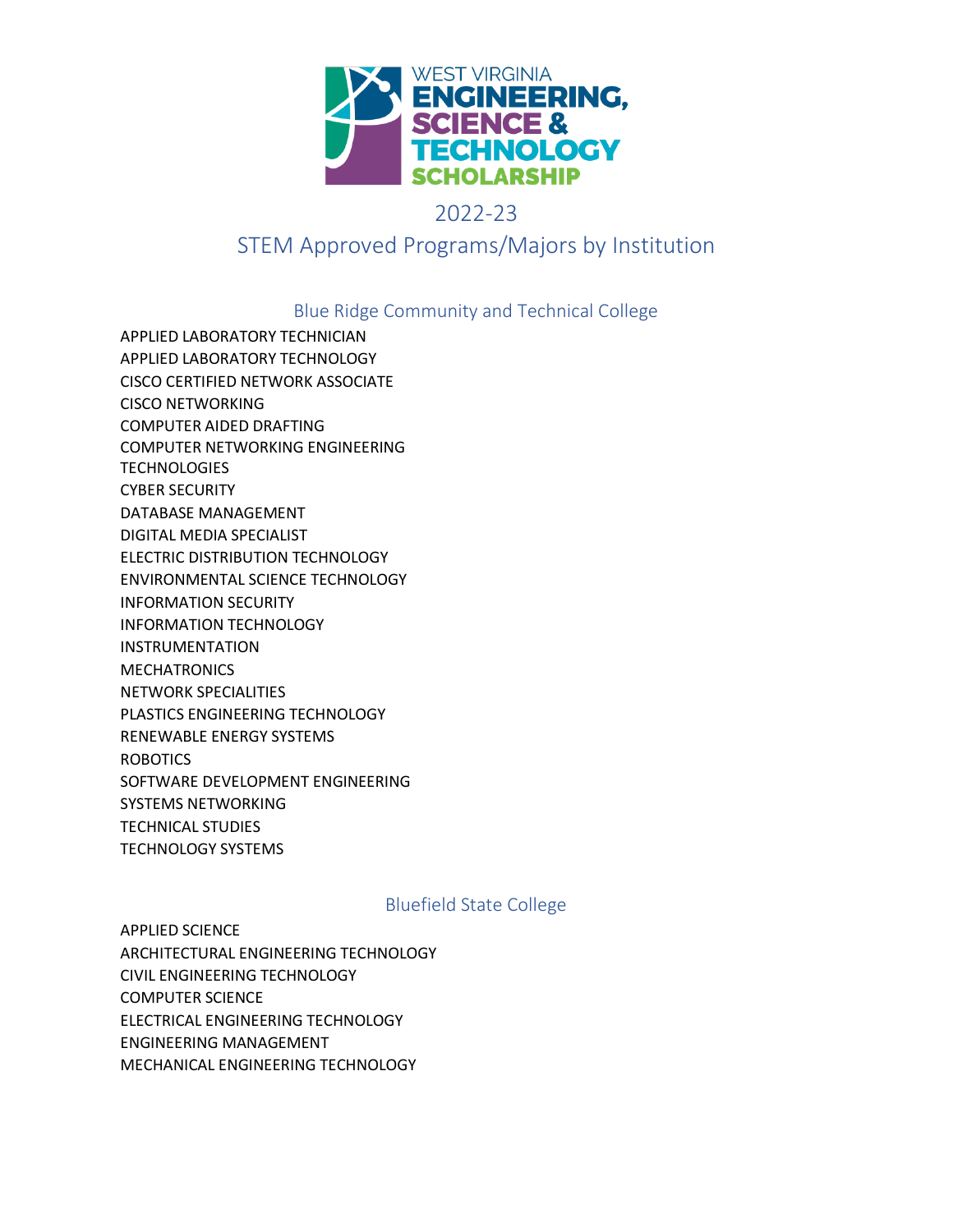

# BridgeValley Community and Technical College

ADVANCED MANUFACTURING CHEMICAL OPERATIONS CIVIL ENGINEERING TECHNOLOGY COMPUTER AND INFORMATION TECHNOLOGY COMPUTER MAINTENANCE AND NETWORKING COMPUTER SCI TECHNOLOGY-WEB DESIGN & DEVELOPMENT COMPUTER SCIENCE TECHNOLOGY-SOFTWARE DEVELOPER CYBER SECURITY ELECTRICAL ENGINEERING TECHNOLOGY HIGHWAY ENGINEERING TECHNOLOGY INSTRUMENTATION, MEASUREMENT & CONTROL **TECHNOLOGY** MECHANICAL ENGINEERING TECH NETWORK ENGINEERING PROCESS TECHNOLOGY TECHNICAL STUDIES

#### Concord University

**BIOLOGY CHEMISTRY** COMPUTER INFORMATION SYSTEMS COMPUTER SCIENCE ENVIRONMENTAL GEOSCIENCES **MATHEMATICS** 

## Eastern WV Community and Technical College

BIOLOGICAL AND ENVIRONMENTAL **TECHNOLOGY** ELECTROMECHANICAL TECHNOLOGY INFORMATION TECHNOLOGY TECHNICAL STUDIES WIND ENERGY TECHNOLOGY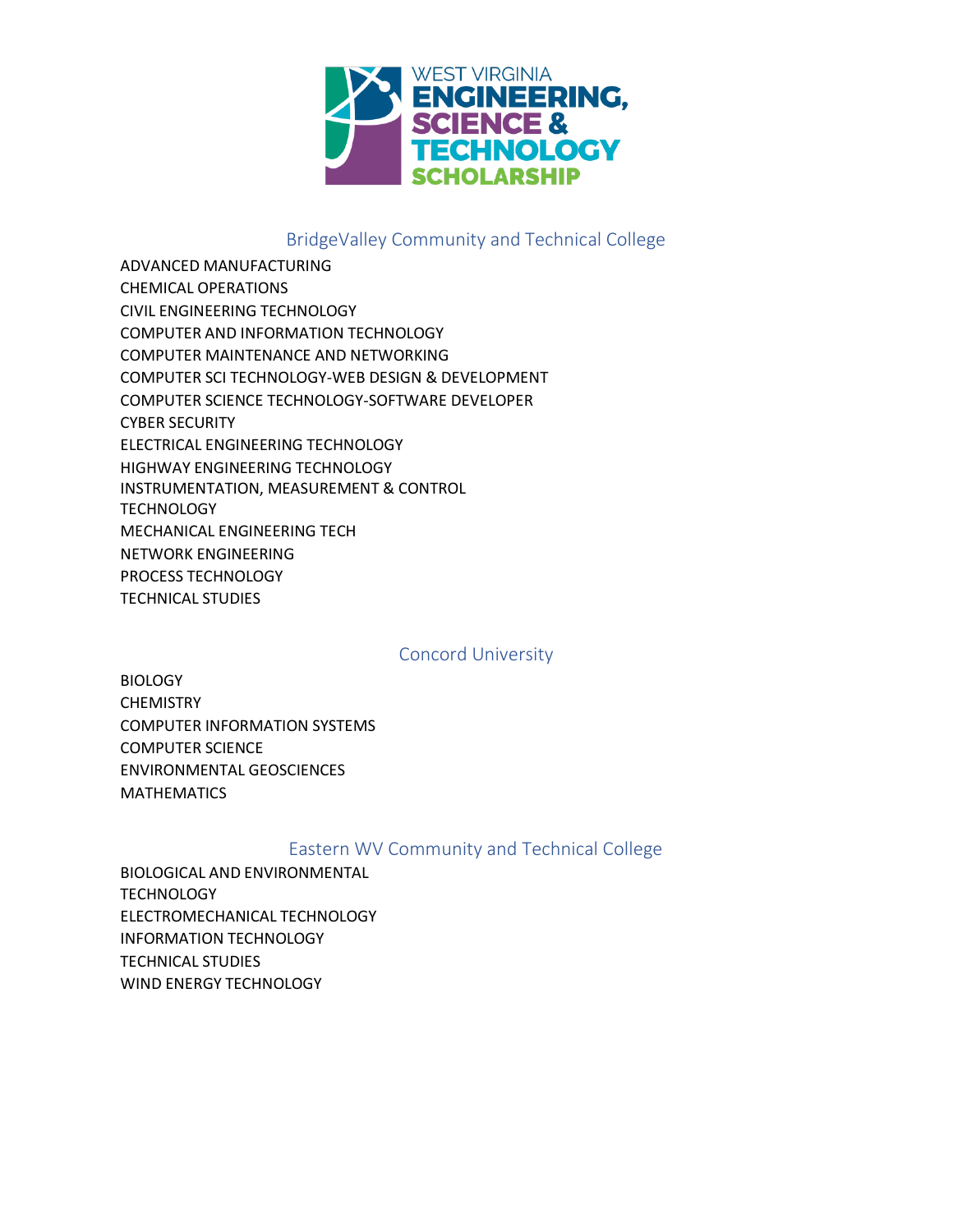

## Fairmont State University

ARCHITECTURAL ENGINEERING TECHNOLOGY **ARCHITECTURE** AVIATION TECHNOLOGY **BIOLOGY CHEMISTRY** CIVIL ENGINEERING TECH CIVIL ENGINEERING TECHNOLOGY COMPUTER SCIENCE ELECTRONICS ENGINEERING TECHNOLOGY **FORENSICS** INFORMATION SYSTEMS MANAGEMENT MATHEMATICS MECHANICAL ENGINEERING TECHNOLOGY OCCUPATIONAL SAFETY SAFETY ENGINEERING TECHNOLOGY SURVEYING AND GEOMATIC ENGINEERING **TECHNOLOGY** 

## Glenville State College

**BIOLOGY CHEMISTRY** LAND SURVEYING TECHNICAL STUDIES

#### Marshall University

BIOLOGICAL SCIENCE BIOMEDICAL ENGINEERING **CHEMISTRY** CIVIL ENGINEERING COMPUTER SCIENCE CYTOTECHNOLOGY DIGITAL FORENSICS AND INFORMATION **ASSURANCES** ELECTRICAL/COMPUTER ENGINEERING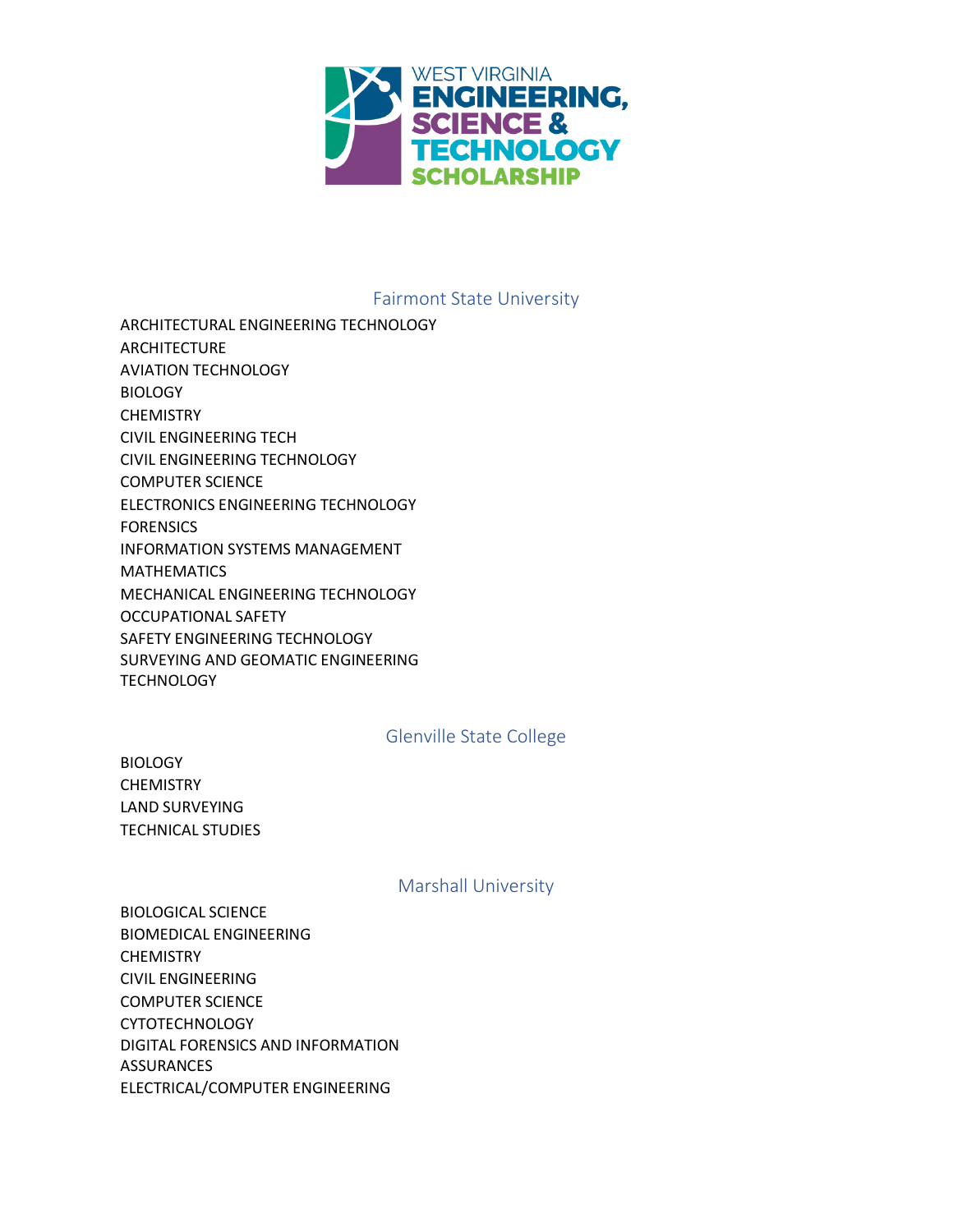

ENGINEERING ENVIRONMENTAL SCIENCE GEOLOGY INTEGRATED SCIENCE AND TECHNOLOGY MATHEMATICS MECHANICAL ENGINEERING MEDICAL LABORATORY SCIENCES **PHYSICS** SAFETY TECHNOLOGY (NON-TEACHING)

#### Mountwest Community and Technical College

BIOMEDICAL INSTRUMENTATION **TECHNOLOGY** CISCO CERTIFIED NETWORK ASSOCIATE ELECTRONICS TECHNOLOGY ENGINEERING DESIGN TECHNOLOGY HEALTH INFORMATICS INFORMATION TECHNOLOGY MICROSOFT CERTIFIED SOLUTIONS ASSOCIATE MICROSOFT CERTIFIED SOLUTIONS EXPERT MULTIMEDIA DESIGN TECHNICAL STUDIES

## New River Community and Technical College

COMPUTER SCIENCE **CYBERSECURITY** INDUSTRIAL TECHNOLOGY IT FOUNDATIONS TECHNICAL STUDIES

## Pierpont Community and Technical College

ADVANCED WELDING APPLIED PROCESS TECHNOLOGY CYBER SECURITY DRAFTING/DESIGN ENGINEERING **TECHNOLOGY** GRAPHICS TECHNOLOGY INFO SYSTEMS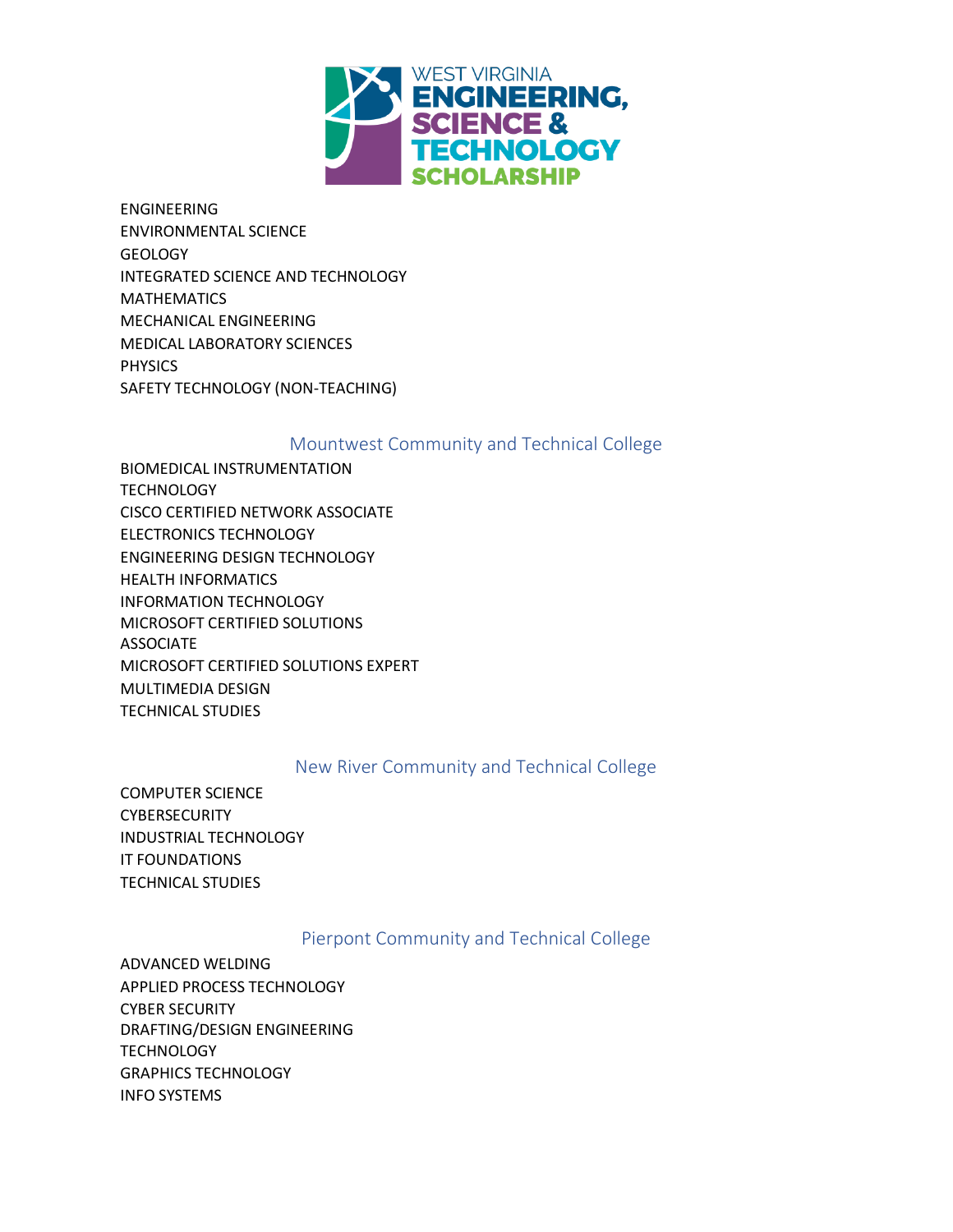

MINING MAINTENANCE TECHNOLOGY PETROLEUM TECHNOLOGY TECHNICAL DRAFTING TECHNICAL STUDIES

Shepherd University

**BIOLOGY CHEMISTRY** COMPUTER & INFO SCIENCES COMPUTER ENGINEERING COMPUTER INFORMATION TECHNOLOGY DATA ANALYTICS ENGINEERING SCIENCE ENVIRONMENTAL STUDIES MATHEMATICS

# Southern WV Community and Technical College

ELECTRICAL ENGINEERING TECHNOLOGY ELECTROMECHANICAL INSTRUMENTATION **TECHNOLOGY** INDUSTRIAL TECHNOLOGY INFORMATION TECHNOLOGY **MECHATRONICS** TECHNICAL STUDIES

West Liberty University

**BIOLOGY** CHEMISTRY MEDICAL LABORATORY SCIENCE

West Virginia State University

**BIOLOGY CHEMISTRY** COMPUTER SCIENCE ENGINEERING MATHEMATICS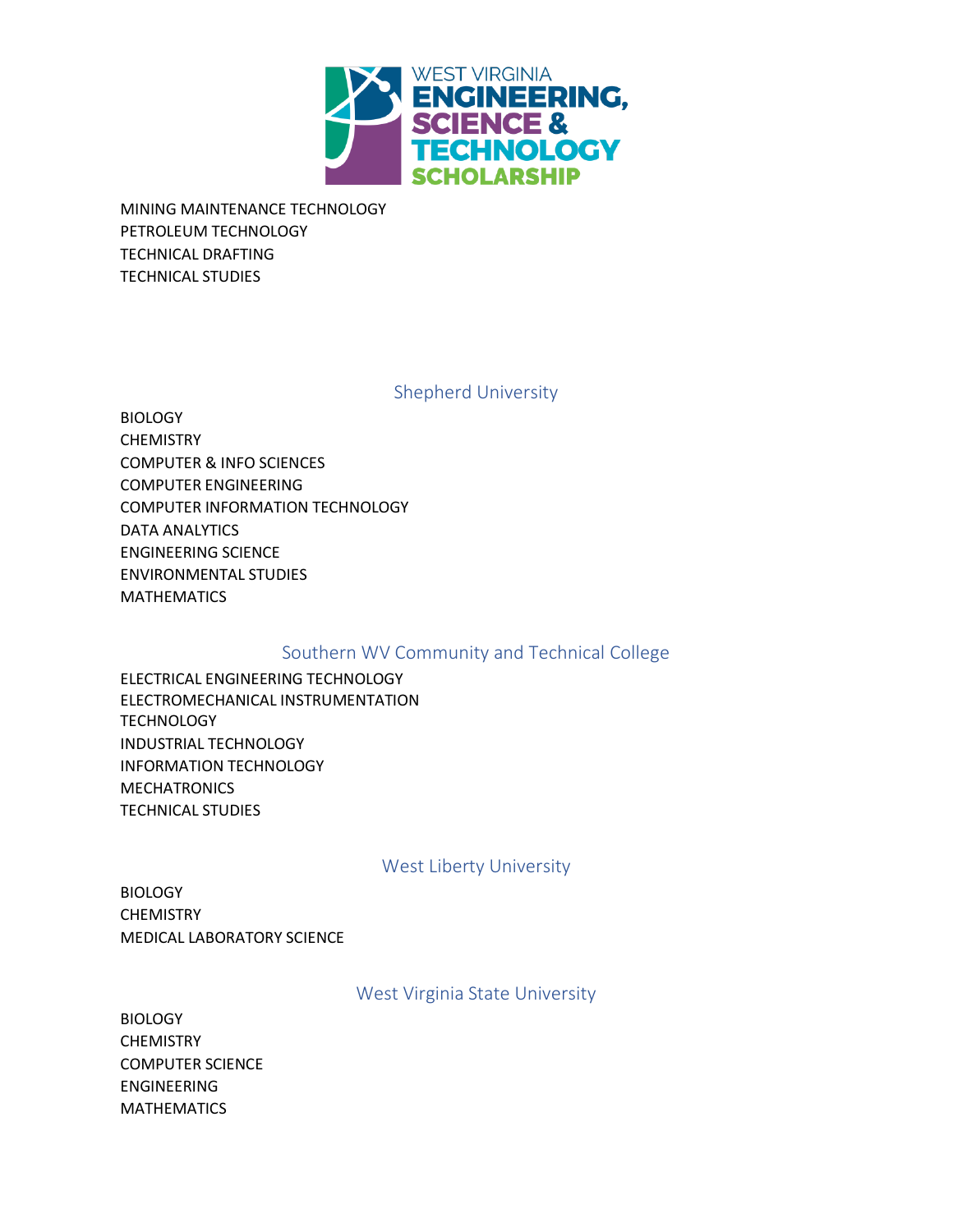

#### West Virginia University

AEROSPACE ENGINEERING BACHELOR OF ENGINEERING TECHNOLOGY **BIOLOGY** CHEMICAL ENGINEERING **CHEMISTRY** CIVIL ENGINEERING COMPUTER ENGINEERING COMPUTER INFORMATION SYSTEMS COMPUTER SCIENCE ELECTRICAL ENGINEERING ELECTRONIC ENGINEERING TECHNOLOGY ENGINEERING FORENSIC INVESTIGATION INDUSTRIAL TECHNOLOGY INFORMATION SYSTEMS MATHEMATICS MECHANICAL ENGINEERING TECHNICAL STUDIES AEROSPACE ENGINEERING ANIMAL AND NUTRITIONAL SCIENCES **BIOCHEMISTRY BIOLOGY** BIOMEDICAL ENGINEERING BIOMETRIC SYSTEMS ENGINEERING CHEMICAL ENGINEERING **CHEMISTRY** CIVIL ENGINEERING COMPUTER ENGINEERING COMPUTER SCIENCE **CYBERSECURITY** ELECTRICAL ENGINEERING ENVIRONMENTAL GEOSCIENCE EXERCISE PHYSIOLOGY FORENSIC AND INVESTIGATIVE SCIENCE **GEOLOGY** IMMUNOLOGY AND MEDICAL **MICROBIOLOGY**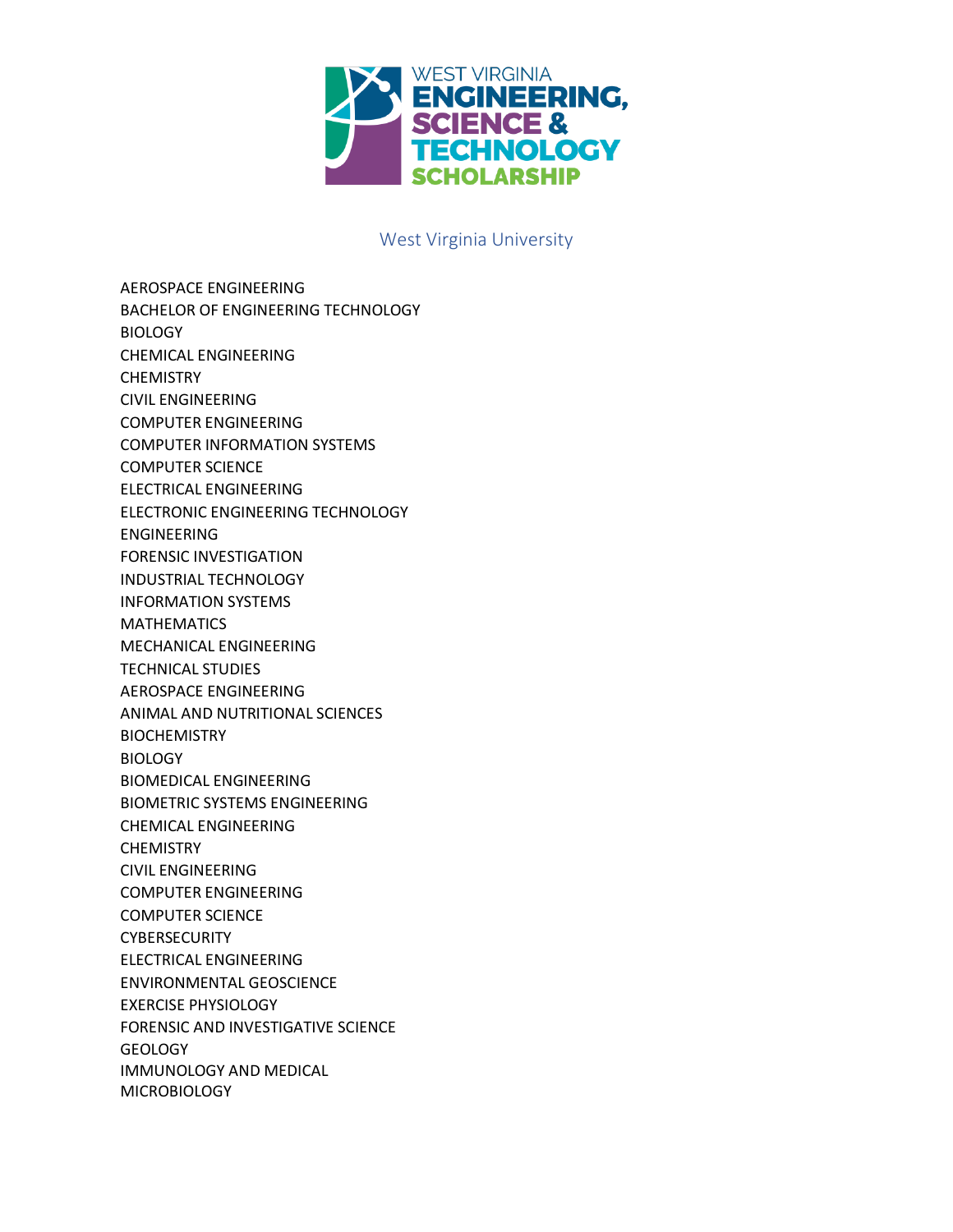

INDUSTRIAL ENGINEERING LANDSCAPE ARCHITECTURE **MATHEMATICS** MECHANICAL ENGINEERING MEDICAL LABORATORY SCIENCE MINING ENGINEERING **NEUROSCIENCE** PETROLEUM & NATURAL GAS ENGINEERING PHYSICS PLANT AND SOIL SCIENCES WILDLIFE AND FISHERIES RESOURCES WOOD SCIENCE & TECHNOLOGY

#### WV Northern Community College

ADVANCED MANUFACTURING CYBERSECURITY INFORMATION TECHNOLOGY INSTRUMENTATION PROCESS TECHNOLOGY PETROLEUM TECHNOLOGY POWER PLANT TECHNOLOGY TECHNICAL STUDIES

#### WVU at Parkersburg

PHYSICS ADVANCED MANUFACTURING TECHNOLOGY APPLIED TECHNOLOGY CHEMICAL AND POLYMER OPERATOR **TECHNOLOGY** COMPUTER INFORMATION TECHNOLOGY COMPUTER SCIENCE DIGITAL COMMUNICATION DRAFTING ELECTRICITY AND INSTRUMENTATION TECHNICAL STUDIES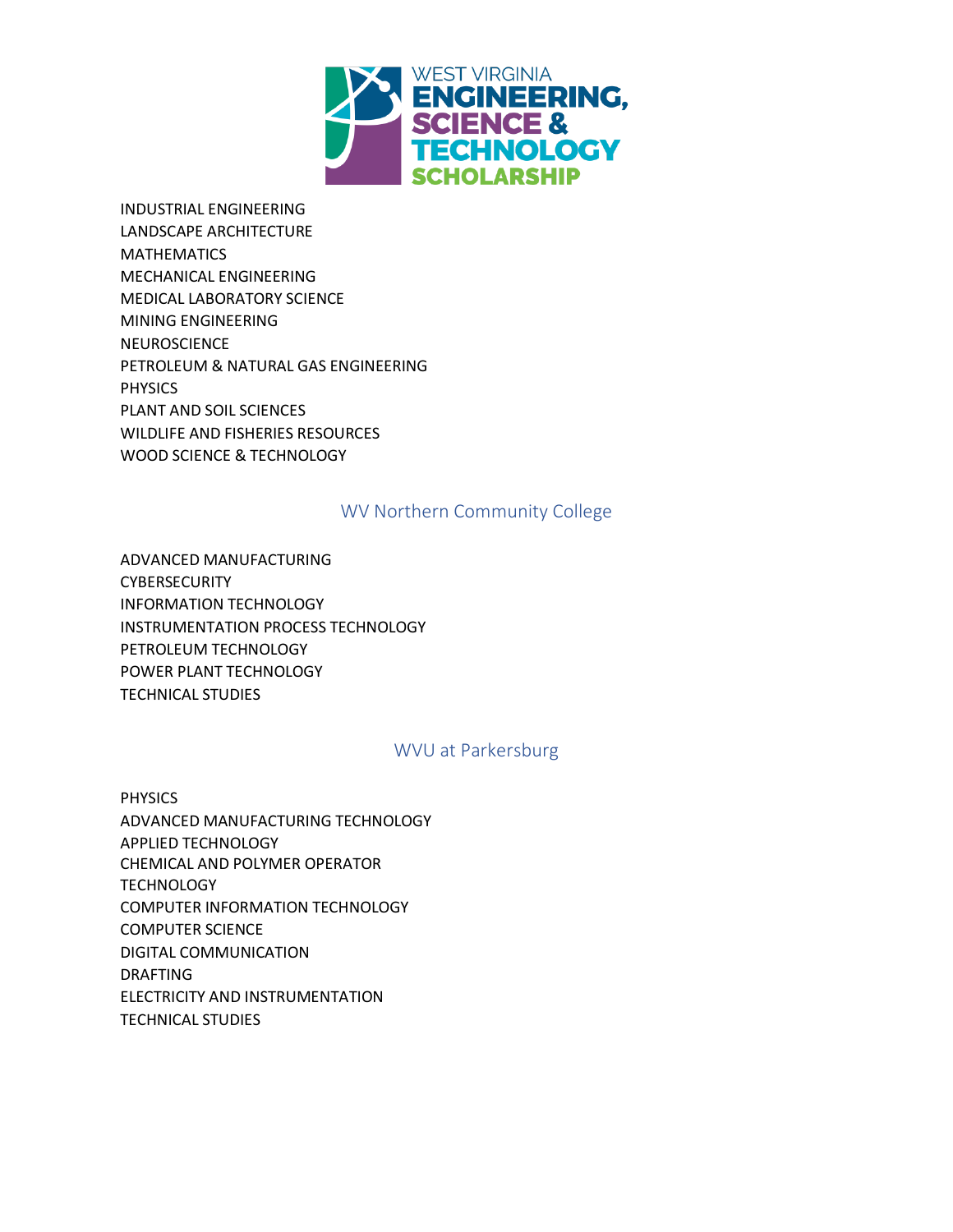

# Alderson Broaddus University

| <b>BIOLOGY</b>               |
|------------------------------|
| CHEMISTRY                    |
| COMPUTER SCIENCE             |
| <b>CYBER SECURITY</b>        |
| <b>ENVIRONMENTAL SCIENCE</b> |
| <b>MATHEMATICS</b>           |

#### Bethany College

| <b>BIOLOGY</b>                   |
|----------------------------------|
| <b>CHEMISTRY</b>                 |
| <b>COMPUTER SCIENCE</b>          |
| <b>CYBER SECURITY</b>            |
| <b>ENVIRONMENTAL SCIENCE</b>     |
| <b>MATHEMATICS</b>               |
| PRE-ENGINEERING/PHYSICAL SCIENCE |

#### Davis and Elkins College

**BIOLOGY** BIOLOGY AND ENVIRONMENTAL SCIENCES CHEMISTRY COMPUTER SCIENCE ENVIRONMENTAL SCIENCE MATHEMATICS SUSTAINABILITY STUDIES

## Ohio Valley University

BIOCHEMISTRY **BIOLOGY** SCIENCE (PRE-PROFESSIONAL)

University of Charleston

APPLIED COMPUTER SCIENCE BIOCHEMISTRY **BIOLOGY**